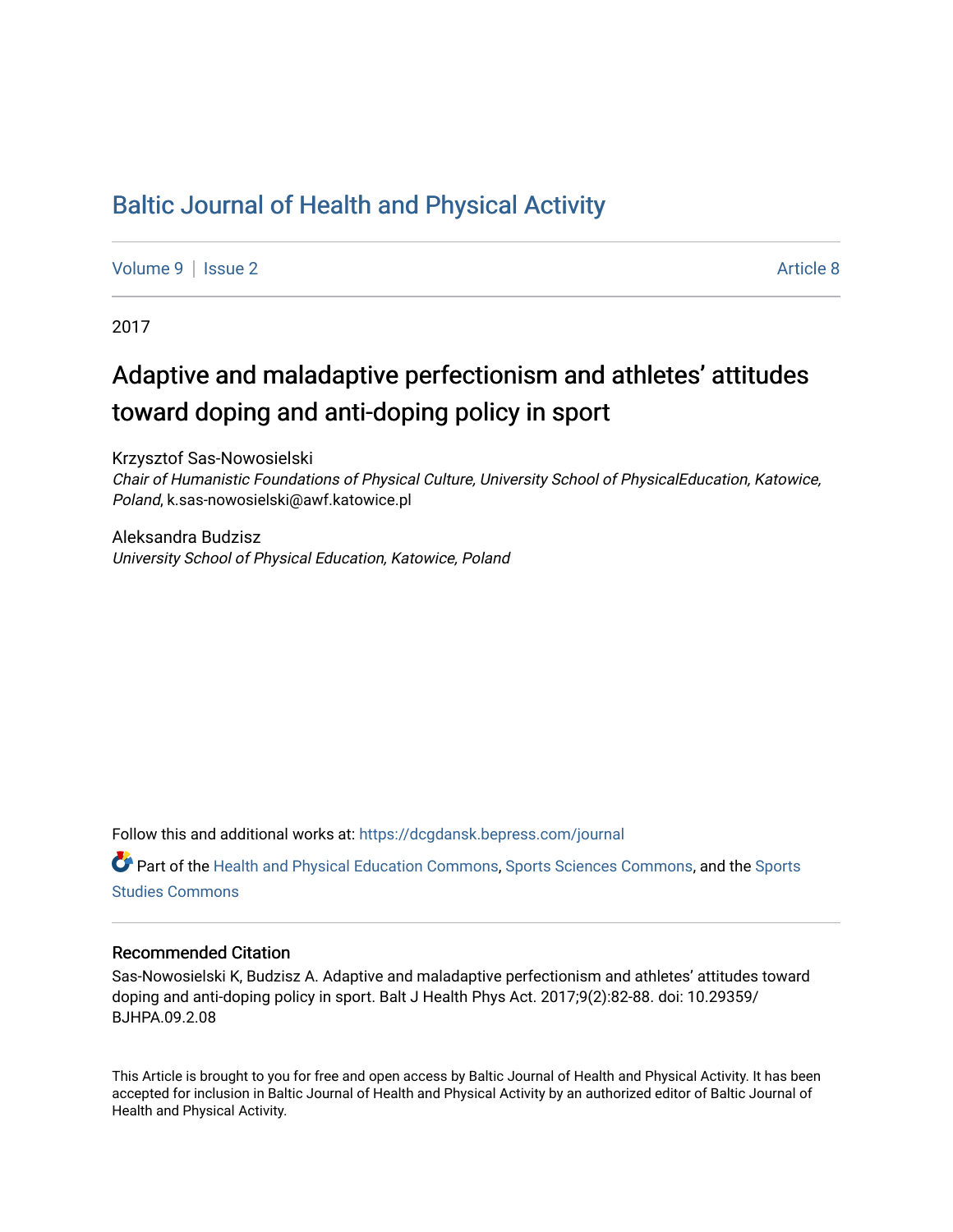### **ORIGINAL**

**Authors' Contribution:**

- **A** Study Design
- **B** Data Collection
- **C** Statistical Analysis
- **D** Data Interpretation **E** Manuscript Preparation
- **F** Literature Search
- **G** Funds Collection

L

# **Adaptive and maladaptive perfectionism and athletes' attitudes toward doping and anti-doping policy in sport**

**Krzysztof Sas-Nowosielski1 ACEF, Aleksandra Budzisz2 BEFG**

- <sup>1</sup> Chair of Humanistic Foundations of Physical Culture, University School of Physical Education, Katowice, Poland
- 2 University School of Physical Education, Katowice, Poland

| abstract                |                                                                                                                                                                                                                                                                                                                                                                                                                                                                                                                        |
|-------------------------|------------------------------------------------------------------------------------------------------------------------------------------------------------------------------------------------------------------------------------------------------------------------------------------------------------------------------------------------------------------------------------------------------------------------------------------------------------------------------------------------------------------------|
| <b>Background</b>       | The article explores two issues - perfectionism and attitudes toward doping in sport. The<br>study was aimed at verifying the thesis that perfectionism in its adaptive and maladaptive<br>forms may have an effect on athletes' attitudes toward doping.                                                                                                                                                                                                                                                              |
| <b>Material/Methods</b> | The study sample consisted of 110 athletes (43 females and 67 males). To test perfectionism<br>the Adaptive and Maladaptive Perfectionism Questionnaire developed by Szczucka was used<br>and to measure attitudes toward doping-free sport and anti-doping policies a questionnaire<br>worked out by one of the authors. The effect of perfectionism on doping attitudes was<br>measured.                                                                                                                             |
| <b>Results</b>          | There were significant differences in attitudes toward controls and sanctions between<br>men and women with men showing a more positive attitude. All regression models were<br>significant, explaining from 7% to 12% of variance in the attitudes. In all cases adaptive<br>perfectionism was a positive predictor of attitudes to doping. On the contrary, maladaptive<br>perfectionism was negatively correlated with attitudes; only in the case of attitude toward<br>controls the relationship was significant. |
| <b>Conclusions</b>      | With the rise of adaptive perfectionism, i.e. the tendency to set oneself high personal<br>standards and strive for superb athletic performance, the probability of positive attitudes<br>toward anti-doping policy also rises.                                                                                                                                                                                                                                                                                        |
| Key words               | doping, attitude, perfectionism                                                                                                                                                                                                                                                                                                                                                                                                                                                                                        |
|                         |                                                                                                                                                                                                                                                                                                                                                                                                                                                                                                                        |

## **article details**

| <b>Article statistics</b>    | Word count: 2,098; Tables: 3; Figures: 0; References: 23                                                                                                                                                                                                                                                                                                                                                                                                                                                                                                                                                                                                                                                                                                                                             |
|------------------------------|------------------------------------------------------------------------------------------------------------------------------------------------------------------------------------------------------------------------------------------------------------------------------------------------------------------------------------------------------------------------------------------------------------------------------------------------------------------------------------------------------------------------------------------------------------------------------------------------------------------------------------------------------------------------------------------------------------------------------------------------------------------------------------------------------|
|                              | Received: March 2016; Accepted: February 2017; Published: June 2017                                                                                                                                                                                                                                                                                                                                                                                                                                                                                                                                                                                                                                                                                                                                  |
| <b>Full-text PDF:</b>        | http://www.balticsportscience.com                                                                                                                                                                                                                                                                                                                                                                                                                                                                                                                                                                                                                                                                                                                                                                    |
| Copyright                    | © Gdansk University of Physical Education and Sport, Poland                                                                                                                                                                                                                                                                                                                                                                                                                                                                                                                                                                                                                                                                                                                                          |
| Indexation:                  | AGRO, Celdes, CNKI Scholar (China National Knowledge Infrastructure), CNPIEC, De Gruyter - IBR (International<br>Bibliography of Reviews of Scholarly Literature in the Humanities and Social Sciences), De Gruyter - IBZ<br>(International Bibliography of Periodical Literature in the Humanities and Social Sciences), DOAJ, EBSCO - Central<br>& Eastern European Academic Source, EBSCO - SPORTDiscus, EBSCO Discovery Service, Google Scholar, Index<br>Copernicus, J-Gate, Naviga (Softweco, Primo Central (ExLibris), ProQuest - Family Health, ProQuest - Health &<br>Medical Complete, ProQuest - Illustrata: Health Sciences, ProQuest - Nursing & Allied Health Source, Summon<br>(Serials Solutions/ProQuest, TDOne (TDNet), Ulrich's Periodicals Directory/ulrichsweb, WorldCat (OCLC) |
| <b>Funding:</b>              | This research received no specific grant from any funding agency in the public, commercial, or not-for-profit<br>sectors.                                                                                                                                                                                                                                                                                                                                                                                                                                                                                                                                                                                                                                                                            |
| <b>Conflict of interest:</b> | Authors have declared that no competing interest exists.                                                                                                                                                                                                                                                                                                                                                                                                                                                                                                                                                                                                                                                                                                                                             |
| <b>Corresponding author:</b> | Prof. nadzw. dr hab. Krzysztof Sas-Nowosielski, Akademia Wychowania Fizycznego w Katowicach - Katedra<br>Humanistycznych Podstaw Kultury Fizycznej, Mikołowska 72b, 40-065 Katowice, Poland;<br>e-mail: k.sas-nowosielski@awf.katowice.pl                                                                                                                                                                                                                                                                                                                                                                                                                                                                                                                                                            |
| <b>Open Access License:</b>  | This is an open access article distributed under the terms of the Creative Commons Attribution-Non-commercial<br>4.0 International (http://creativecommons.org/licenses/by-nc/4.0/), which permits use, distribution, and<br>reproduction in any medium, provided the original work is properly cited, the use is non-commercial and is<br>otherwise in compliance with the license.                                                                                                                                                                                                                                                                                                                                                                                                                 |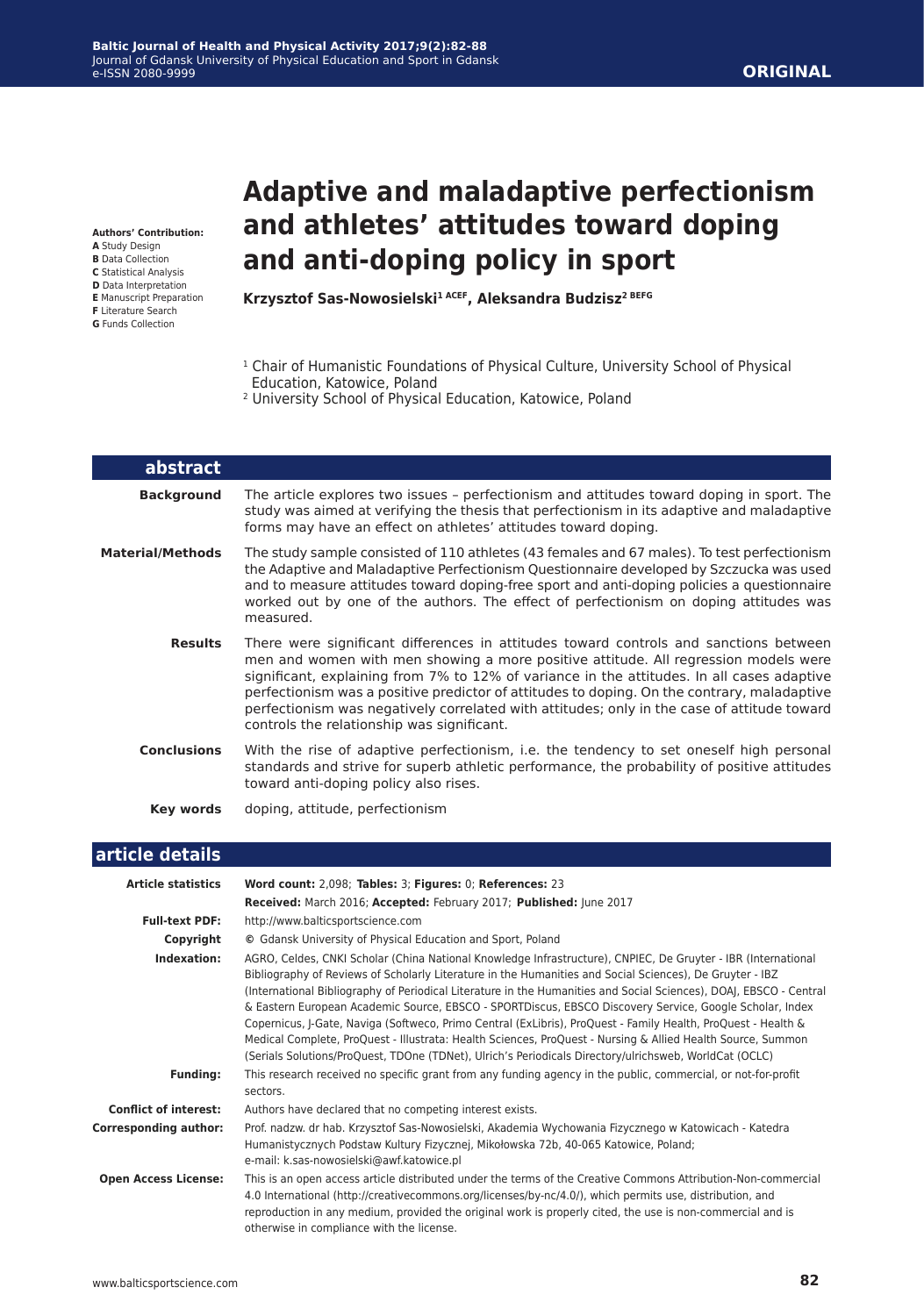# **introduction**

Despite hundreds of years of tradition of attributing great social and educational values to sport there are many phenomena which seem to defy it. Aggressive behaviours on and off the field, corruption, reification of athletes are only but a few examples. One of such anti-ethical phenomena is taking banned performance enhancing substances and other forms of cheating known as doping, which is considered as "fundamentally contrary to the spirit of sport" [1]. However, to do justice to reality it has to be admitted that there are also athletes and sport-scientists arguing for legalization of doping practices [2, 3, 4]. Despite such voices, since the first "official" condemnation of doping in IAAF Rules in 1928 [5], the fight against doping has continued on several fields – legislative (UNESCO Anti-Doping Convention, World Anti-Doping Code), improving detection techniques (modern apparatus, sophisticated and tight procedures, like biological passport) and anti-doping education. The last to be successful should be based on understanding personal and psychosocial factors lying at the base of athletes' attitudes to act in a sportpersonlike or unsportpersonlike manners. However, providing explicit answer which factors (and to what extent) can predict attitudes and/or behaviours related to doping remains a challenging task. The number of studies dealing with this problem is still rather limited. Such factors as motivational orientation and motivational climate, sport motivation and moral disengagement [6, 7, 8] have been identified as possible predictors of such attitudes.

Another variable that could predict attitudes to doping is perfectionism, defined as "striving for flawlessness and setting of excessively high standards for performance accompanied by tendencies for overly critical evaluations of their [i.e. athletes] behaviour" [9]. This trait is usually viewed as potentially causing athletes to adopt unattainable standards of performance, distorted interpretations of events far from "perfect", maladaptive affective responses (like excessive anxiety about mistakes), burnout of athletes etc. [9, 10]. However, some scholars have claimed that perfectionism is not one-dimensional but multifaceted and not all of its manifestations are negative and maladaptive [9, 11, 12]. Therefore, at least two forms of perfectionism have been identified, adaptive and maladaptive or healthy and unhealthy. The adaptive dimension of perfectionism relates to high personal standards and striving for excellence in sport, in contrast to maladaptive perfectionism which relates to such reactions as concern over mistakes, uncertainty about actions to be taken, disappointment with the discrepancy between expectations and results, and negative reactions to mistakes [13, 14]. High expectations of oneself and striving for perfection may predispose athletes to adopt a consenting attitude to the use of illegal performance-enhancing drugs and methods. To date only two studies have attempted to assess the relationship between perfectionism and attitudes to illegal performance-enhancing measures] [7, 15]. However, only one, which was published while the final version of present manuscript was being prepared, used multidimensional operationalization of perfectionism. Therefore, the purpose of this study was to determine if there is any correlation between attitudes toward doping in sport and perfectionism in its adaptive and maladaptive dimensions.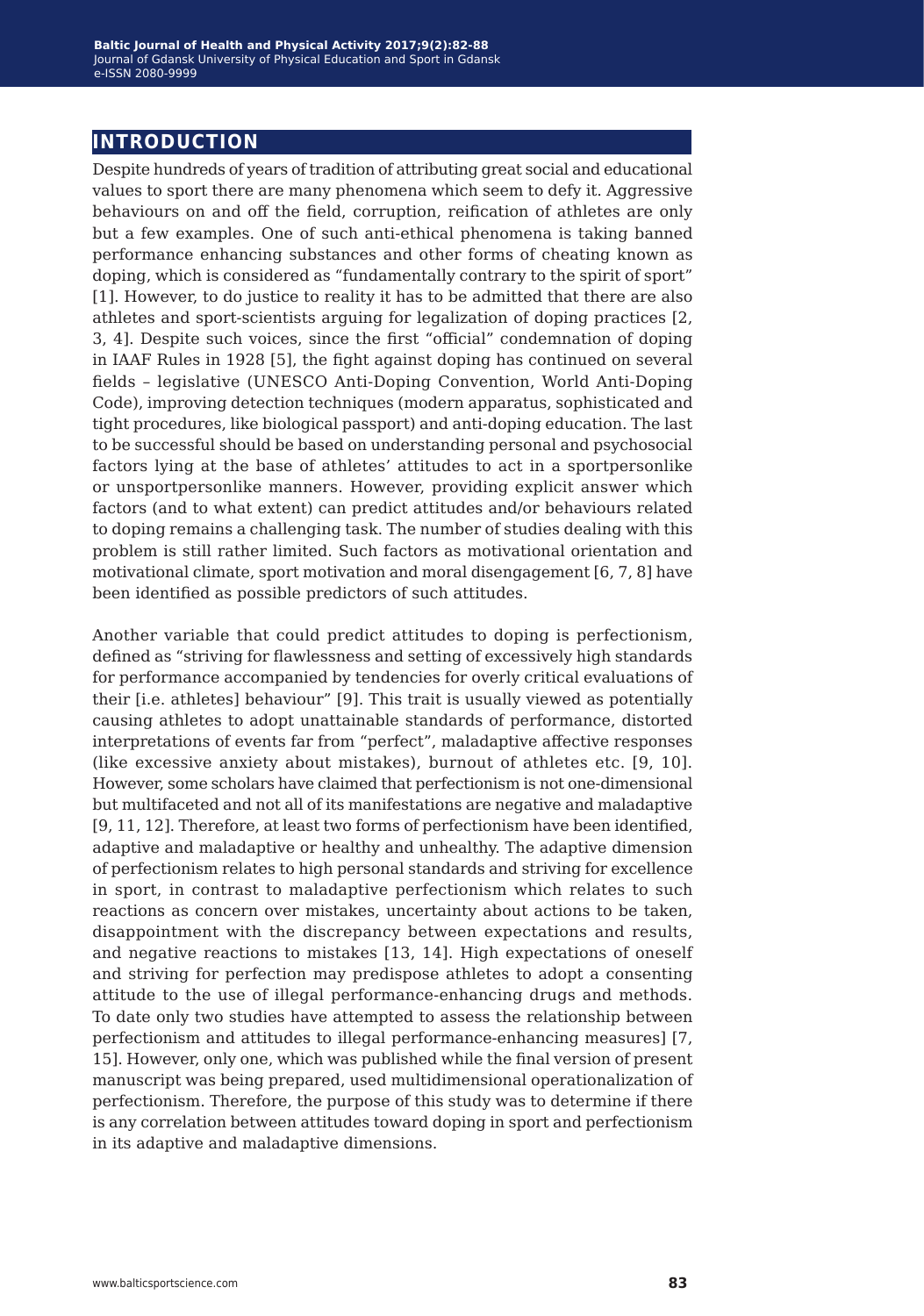# **materials and methods**

#### **participants**

A convenience sample involved 110 athletes (43 females and 67 males), aged 13-31 ( $M = 21.13$ ,  $SD = 3.73$ ), practicing in a training camp in Central Sports Centre in Spala in December 2014. Although the sample was not randomly selected, it met the criterion of non-tendentious selection. The greatest number of them were athletes  $(n = 69, 62.7\%)$ , followed by swimmers  $(n = 19; 17.3\%)$ , wrestlers  $(n = 16; 14.5\%)$  and volleyball players  $(n = 6; 5.5\%)$ . Participants voluntarily and anonymously filled in a questionnaire consisting of two measures: Attitudes toward doping-free sport and anti-doping policy developed by one of the authors and used in previous studies [6] and the Adaptive and Maladaptive Perfectionism Questionnaire [16]. The first measure consisted of four sub-scales measuring four elementary attitudes: toward antidoping controls ("controls"), toward sanctions for violating anti-doping rules ("sanctions"), toward ethical rationale of anti-doping policy ("ethics") and toward the possibility to be successful without illegal performance enhancing drugs ("no-doping"). All items were scored on a 5-point Likert scale. The second measure consisted of two sub-scales – adaptive perfectionism and maladaptive perfectionism with items scored on a 7-point Likert scale.

#### **method**

The reliability of both measures was determined by estimating the internal consistency with Cronbach's Coefficient Alpha. Nearly all subscales reached alpha higher than 0.60 which according to Sokołowski and Sagan [17] represents the threshold value of acceptable reliability. Only one subscale – attitude toward anti-doping controls reached the alpha value of 0.57, which is slightly below the desired value. The skewness of all variables ranged from 0.02 (maladaptive perfectionism) to -1.20 (no-doping) and kurtosis from 0.03 (maladaptive perfectionism) to 1.37 (attitudes toward doping controls) and therefore their distributions could be regarded as close to normal. Because all variances were also homogenous in statistical analyses parametric tests were used. Additionally, statistical significance tests were supplemented by effect size measure, Cohen's d, reflecting the strength of the relationships. All calculations were performed using the Statistica 10 (Statsoft).

#### **results**

Generally, athletes declared positive attitudes toward counteracting doping in sport, although the strength of elementary attitudes was diversified. The strongest was the attitude toward the ethical rationale behind the anti-doping policy while the weakest was the attitude toward anti-doping controls. The two remaining elementary attitudes were placed between these extremities. The difference between them – as the only ones – was insignificant. Females declared significantly stronger attitude toward being successful in sport without taking drugs with moderate-to-strong size of the difference (Cohen's  $d = 0.63$ ). In attitudes toward controls and sanctions only a tendency toward significance was observed, with slightly more positive attitudes in males. The strength of the relationship was weak-to-moderate. With reference to perfectionism in both sexes the adaptive dimension prevailed. Descriptive statistics with significance and effect size are presented in table 1.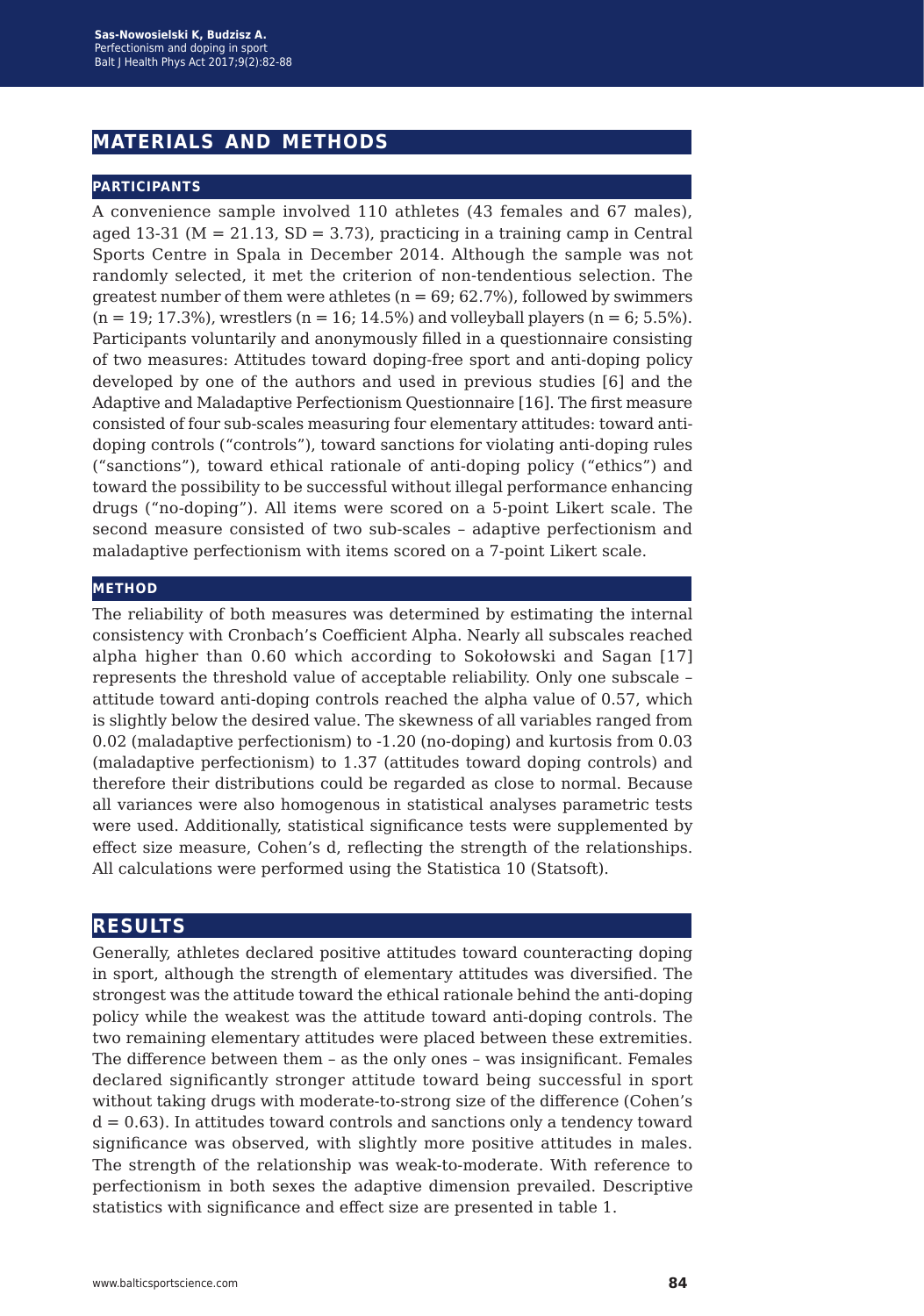Table 1. Descriptive statistics (means and standard deviations) and differences (t-test) in variables according to sex followed by effect size measure (Cohen's d)

|               | Total                   |           | Females |           | Males |           | t       | df  | р     |         |
|---------------|-------------------------|-----------|---------|-----------|-------|-----------|---------|-----|-------|---------|
|               | M                       | <b>SD</b> | M       | <b>SD</b> | M     | <b>SD</b> |         |     |       | d       |
| Attitudes     |                         |           |         |           |       |           |         |     |       |         |
| controls      | 3.98                    | 0.65      | 3.84    | 0.69      | 4.07  | 0.61      | $-1.83$ | 108 | 0.069 | $-0.36$ |
| sanctions     | 4.27 <sup>a</sup>       | 0.72      | 4.10    | 0.79      | 4.37  | 0.65      | $-1.94$ | 108 | 0.055 | $-0.40$ |
| ethics        | 4.45                    | 0.60      | 4.51    | 0.59      | 4.41  | 0.61      | 0.89    | 108 | 0.376 | 0.17    |
|               | sport 4.22 <sup>a</sup> | 0.97      | 4.77    | 0.78      | 3.99  | 1.02      | 3.17    | 108 | 0.002 | 0.63    |
| Perfectionism |                         |           |         |           |       |           |         |     |       |         |
| maladptive    | 3.24                    | 0.83      | 3.28    | 0.80      | 3.21  | 0.86      | 0.45    | 108 | 0.657 | 0.08    |
| adaptive      | 5.45                    | 0.86      | 5.32    | 0.85      | 5.53  | 0.87      | $-1.25$ | 108 | 0.215 | $-0.25$ |

Means with the same superscript were not different.

All regression models were significant, explaining from 7% ("no-doping") to 12% ("controls") variance in dependent variable. Adaptive perfectionism proved to be an important predictor for all the four elementary attitudes toward doping and anti-doping policy, being positively related to each of them. The relationship between attitudes toward doping and maladaptive perfectionism was negative, but only in the case of attitudes toward controls the influence was significant.

Table 2. Multiple regression analysis assessing the influence of maladaptive and adaptive perfectionism on attitudes toward doping in sport

|               | Attitudes controls |         |                                                                                                                                                                                                                                        | Attitudes sanctions |             |         | Attitudes ethics |            |       | Attitudes sport |             |       |
|---------------|--------------------|---------|----------------------------------------------------------------------------------------------------------------------------------------------------------------------------------------------------------------------------------------|---------------------|-------------|---------|------------------|------------|-------|-----------------|-------------|-------|
|               |                    |         | $R = 0.35$ , $R^2 = 0.12$ . $F_{(2.107)} = 7.43$ , $R = 0.33$ , $R^2 = 0.11$ . $F_{(2.107)} = 6.60$ , $R = 0.32$ , $R^2 = 0.10$ . $F_{(2.107)} = 6.14$ , $R = 0.27$ , $R^2 = 0.07$ . $F_{(2.107)} = 4.17$ , $R = 0.001$<br>$R = 0.001$ |                     |             |         |                  |            |       |                 |             |       |
|               |                    | (107)   |                                                                                                                                                                                                                                        | β                   | $L_{(107)}$ |         | β                | L<br>(107) |       |                 | $L_{(107)}$ |       |
| Adaptive perf | 0.27               | 2.96    | 0.004                                                                                                                                                                                                                                  | 0.33                | 3.57        | < 0.001 | 0.28             | 3.03       | 0.003 | 0.23            | 2.43        | 0.012 |
| Maladapt perf | $-0.19$            | $-2.09$ | 0.039                                                                                                                                                                                                                                  | $-0.02$             | $-0.25$     | 0.802   | $-0.13$          | $-1.37$    | 0.173 | $-0.12$         | $-1.25$     | 0.213 |

#### Table 3. Correlation matrix for the study variables

|                       |          |         |         | 4       | 5       | 6 |
|-----------------------|----------|---------|---------|---------|---------|---|
| 1 Attitudes controls  |          |         |         |         |         |   |
| 2 Attitudes sanctions | $0.46*$  |         |         |         |         |   |
| 3 Attitudes ethics    | $0.52*$  | $0.61*$ |         |         |         |   |
| 4 Attitudes sport     | $0.22*$  | 0.09    | $0.33*$ |         |         |   |
| 5 Maladaptive perf    | $-0.22*$ | $-0.06$ | $-0.16$ | $-0.15$ |         |   |
| 6 Adaptive perf       | $0.29*$  | $0.33*$ | $0.30*$ | $0.24*$ | $-0.12$ |   |

\*correlation significant at  $p < 0.05$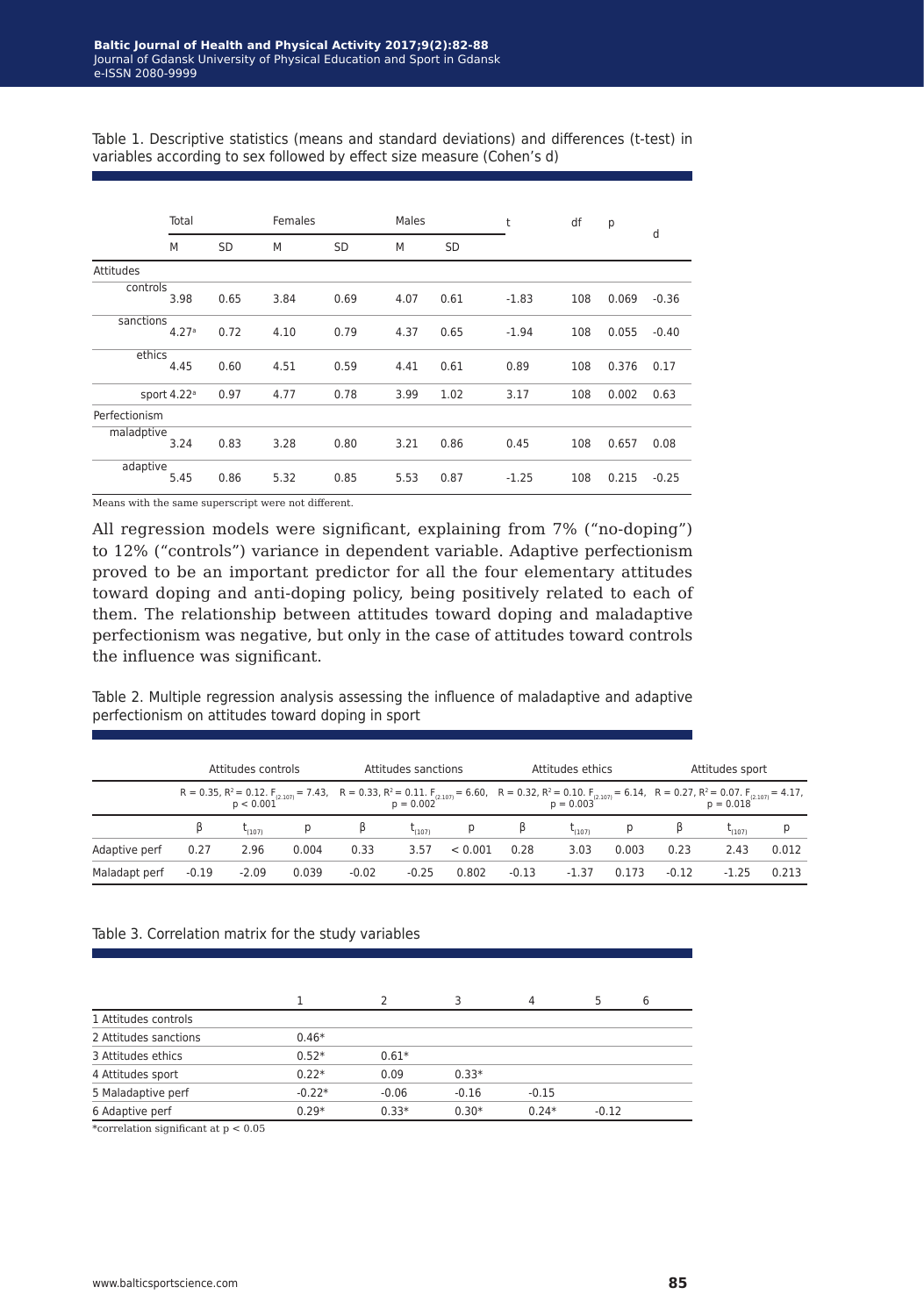# **discussion**

Perfectionism is defined as a personality disposition characterized by an incapacity for accepting the performance level other than superb [9] and as such may result in different reactions, both adaptive and maladaptive. Research on correlates of perfectionism in sport suggests that it can be related to indicators of burnout in athletes [18, 19] and coaches [20], competitive anxiety [21], self-esteem [22], or eating disorders [23]. The nature of these relationships is dependent on the dimension of perfectionism we are presented with. Thus, if perfectionism takes the form described as maladaptive or "unhealthy", there is a higher risk of such phenomena as burnout, disordered eating, fear of negative evaluation by others, or a sense that one's performance is lower than one's expectations [18–23]. In contrast, the so called adaptive perfectionism is associated with striving for high standards of performance and positive reactions.

To date, according to our knowledge, two studies have raised a similar problem [7, 15]. Zucchetti et al. [7] studied psycho-social correlates of attitudes toward doping among Iranian athletes. From the set of psychological correlates, extrinsic motivation and perfectionism were significant predictors of such attitudes. The authors of the abovementioned study concluded that athletes with an extremely high level of perfectionism are more prone to accepting doping in sport. In another study, Madigan et al. [15] examined the relationships between attitudes towards doping and perfectionism in sport that, in contrast to the abovementioned study, was operationalized as a multidimensional construct. The four aspects of perfectionism were: perfectionistic strivings, perfectionistic concerns, parental pressure to be perfect, and coach pressure to be perfect. Two of them were significant predictors of the attitude toward doping – parental pressure to be perfect was positively correlated, and perfectionistic strivings was negatively correlated with it. However, as it is emphasized by the authors, the negative relationship between perfectionistic strivings and positive attitudes towards doping emerged only with controlling other dimensions of perfectionism. Additionally, path analysis showed perfectionistic strivings to be influenced by coach pressure.

Differences in methodology between this study and the abovementioned studies (perfectionism assessed as uni- vs multi-dimensional; attitude toward doping operationalized as the evaluation of using doping substances and methods vs. operationalized as the evaluation of actions aimed as counteracting doping in sport etc.) made it hard to directly compare the obtained results. Based on our findings, it can be concluded that perfectionism not necessarily makes athletes more permissive to doping. Rather, the strength of perfectionistic tendencies and the degree to which person's neurotically strives for fancy perfectionism and/or simply strives for being excellent as he/she can concern biomotor and psychological potential and external conditions. Even considering that the variance explained in attitudes toward doping and/or anti-doping attitudes was small, this study expands our knowledge of psychological correlates of attitudes to the phenomenon of doping in sport.

Although findings presented in this paper may have some value for anti-doping efforts, they should be interpreted with caution resulting from the limitations of the study. Firstly, this study was based on the athletes' self-reports, which have the well-known limitation in the form of proneness to give socially desirable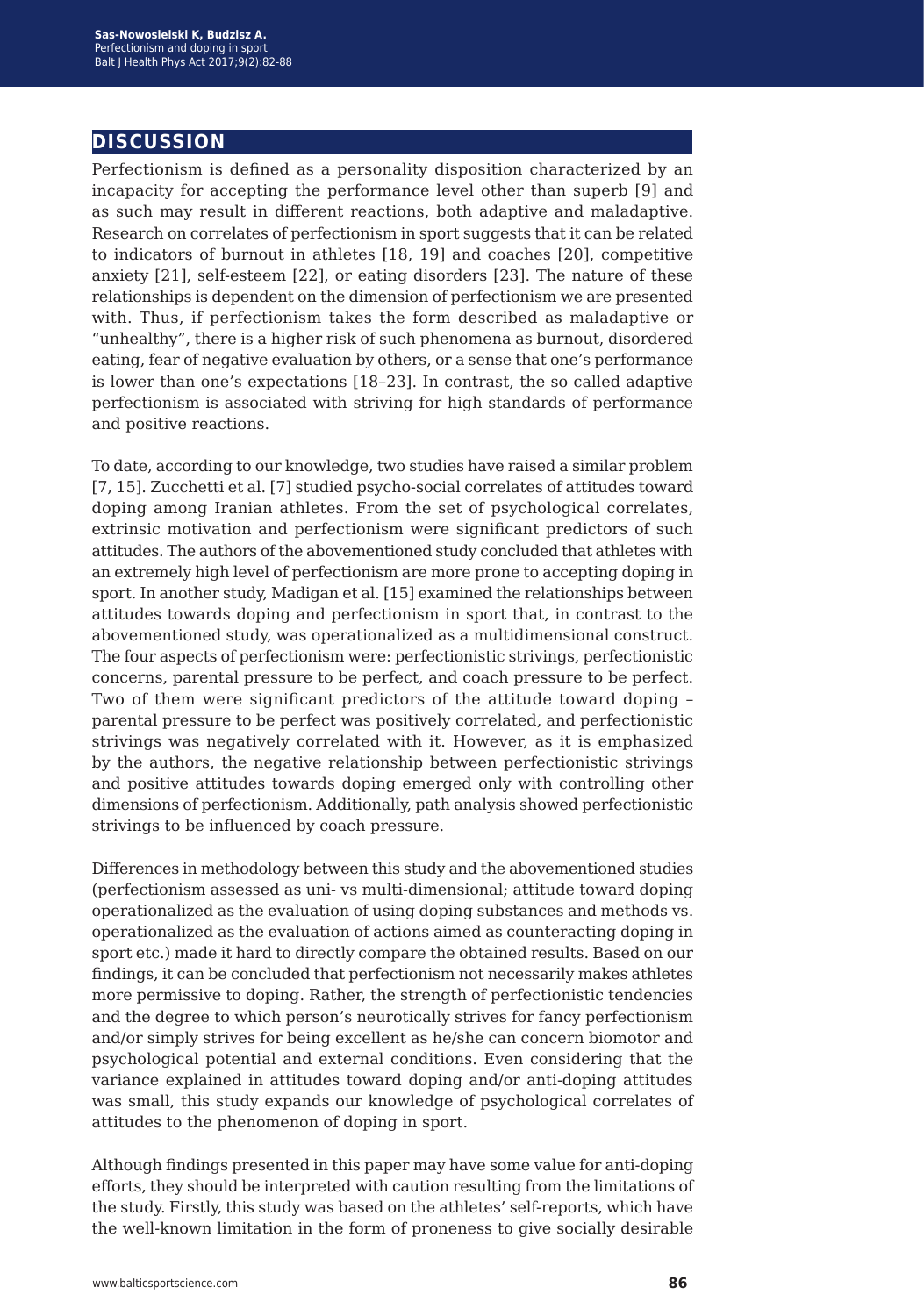answers. Secondly, the study was cross-sectional and as such does not allow drawing conclusions about causality of the observed relations. Thirdly, the reliability of some subscales calls for vigilance while interpreting the results. Finally, a convenience sample might impair the potential for the generalization of the results.

## **conclusions**

The main purpose of the study was to reveal potential relationships between adaptive and maladaptive perfectionism and attitudes toward doping and antidoping policies. The results show that athletes generally display favourable attitudes toward counteracting doping in sport, although attitudes toward doping controls are the least positive – probably due to the fact that doping control procedures violate athlete's privacy and as such are unpleasant. In most elementary attitudes differences between male and female athletes were insignificant. Only in the case of the attitude toward being successful in sport without using drugs, females displayed a significantly more positive attitude than males and the strength of this difference was moderate  $(ES = 0.63)$ .

Relationships between attitudes to doping and anti-doping policy and both dimensions of perfectionism turned out to be in accordance with suppositions, although they were weaker than it could be expected, especially in the case of maladaptive perfectionism. Although all four regression models were statistically significant, they explained less than ten percent of variance in dependent variables – the most in the case of attitude to doping controls (12%). In all cases adaptive perfectionism proved to be a significant (and positive) predictor of attitudes. Based on this finding it can be concluded that with the rise of the tendency to set oneself high personal standards and strive for superb athletic performance, the probability of positive attitudes toward anti-doping policy also rises. Only maladaptive perfectionism, defined by Szczucka [16] as a tendency to posing oneself unreasonable and unrealistic goals, focusing one's attention on mistakes, perceiving them as a defeat, may make athletes more prone to critically assess the institution of anti-doping controls.

### **references**

- [1] World Anti-Doping code 2015 https://wada-main-prod.s3.amazonaws.com/resources/files/wada\_antidoping\_code\_2009\_en\_0.pdf access: 01.11.2015.
- [2] Koyser S, Mauren A, Miah A. Viewpoint legalization of performance-enhancing drugs. Lancet. 2005;366:21.
- [3] Miah A. Genetically modified athletes. Biomedical ethics, gene doping and sport. London-New York: Routledge; 2004.
- [4] Savulescu J, Faddy B, Clayton M. Why we should allow performance enhancing drugs in sport. Br J Sports Med. 2004;38:666-670.
- [5] Rosen D. Dope: A history of performance enhancement in sports from the nineteenth century to today. London: Praeger Publishers; 2008.
- [6] Sas-Nowosielski K, Swiatkowska L. Goal orientations and attitudes toward doping. Int J Sports Med. 2008;29:607-612.
- [7] Zucchetti G, Candela F, Villosio C. Psychological and social correlates of doping attitudes among Italian athletes. Int J Drug Policy. 2015;26:162-168.
- [8] Hodge K, Hargreaves E, Gerrard D, Lonsdale C. Psychological mechanisms underlying doping attitudes in sport. Motivation and moral disengagement. J Sport Exerc Psych. 2013;35:419-432.
- [9] Cashmore E. Sport and exercise psychology. The key concepts (2nd ed). London-New York: Routledge; 2008.
- [10] Anshel MH. Applied health fitness psychology. Champaign: Human Kinetics; 2014.
- [11] Glapa A, Bronikowski M, Sport jako forma dążenia do perfekcjonizmu [Sport as a form of striving for perfection]. Zeszyty Naukowe WSKFiT. 2015;9:37-41. Polish.